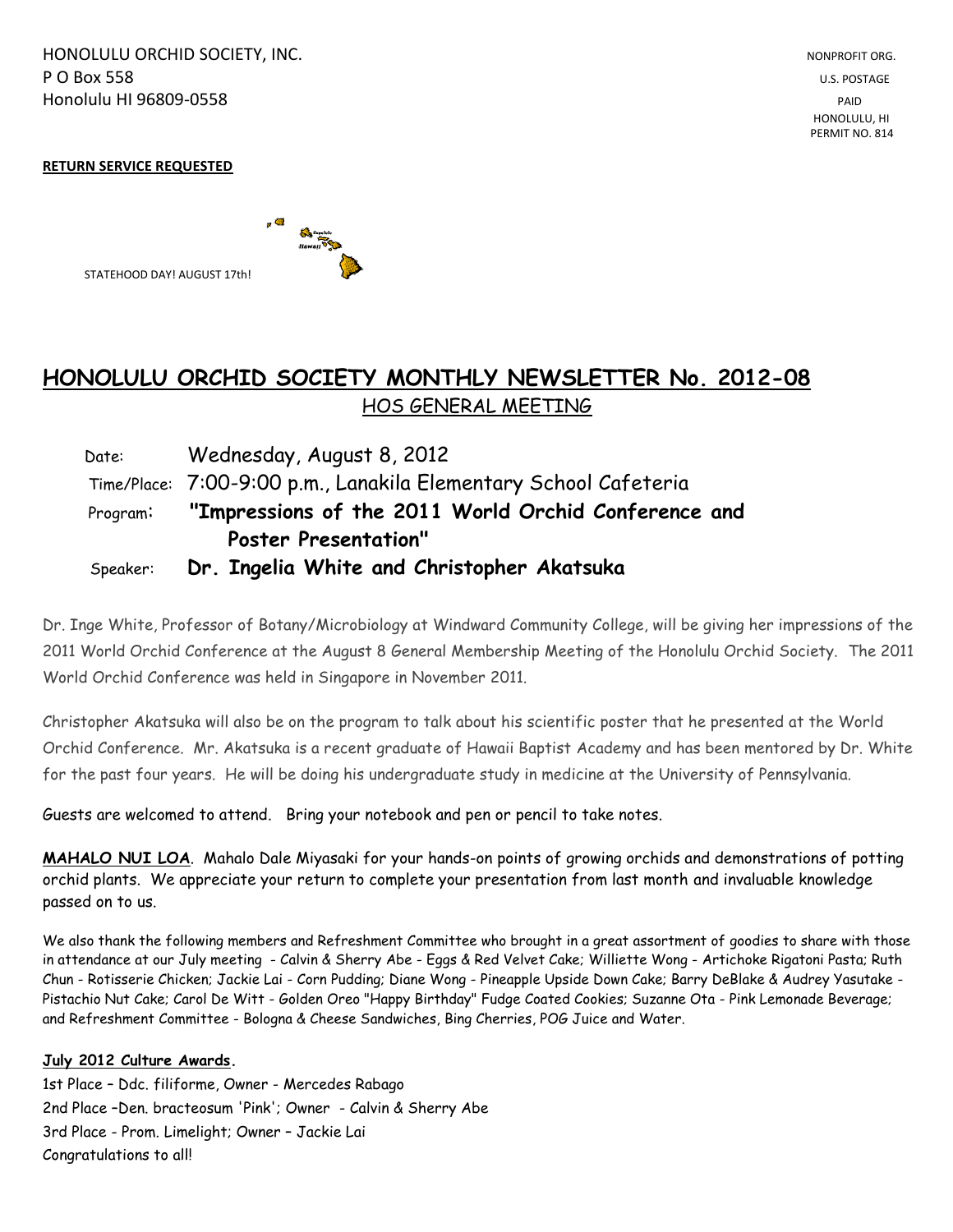**EWA ORCHID SOCIETY's ANNUAL SHOW AND PLANT SALE** was held July 13 through July 15 at Ewa Elementary School. Honolulu Orchid Society was honored with an award of First Place Best Display (\$150). Mahalo Ewa Orchid Society for inviting HOS to participate in your show.

We thank Ben Sills, Williette Wong, Inez Brunson, Hilda Takamatsu, Calvin & Sherry Abe, Mel Waki, Carol De Witt, Gary & Leatrice Moniz, and Ken & Aileen Ching for helping to set up and breakdown our display and Charlotte Yamamoto who also helped with the breakdown. We also thank Ken & Aileen Ching, Inez Brunson, Calvin & Sherry Abe, Jackie Lai, Williette Wong, Ruth Chun, Gary Moniz, Kodama Orchids, Pam Waki, Charlotte Yamamoto, Carol De Witt and Mercedes Rabago for sharing your blooming orchid plants, greeneries and props in the display. Trophies were presented to the following in our display:

**Best Other Genera in Show** Prom. Limelight, Owner: Jackie Lai **Best White Dendrobium in Show** Den. Hawaiian King, Owner: Gary Moniz **Best Lavender Dendrobium in Show** Den. Rising Star 'Mabel', Owner: Pam Waki **Best Strap Leaf Vanda in Show** V. Pure's Wax, Owner: Ken & Aileen Ching **Best Cymbidium in Show** Cym. Milton Carpenter, Owner: Ken & Aileen Ching

#### **HOS judges granted the following merit awards in the Show:**

 V. Fuchs Delight 'Black' AM HOS 79.7 pts., Owner - Penny's Orchids, LLC Paph. Wossner Bumerang AM HOS 79.7 pts., Owner -Elizabeth Chang

**NAME RECOGNITION**. Members, if you assisted with the set up, breaking down, exhibiting your blooming plants and greenies and/or props, but your name is not listed, please note that it is not intentional. We greatly appreciate your services and sharing of your plants. Every effort is made to observe who is present and helping out at the shows while I am also pitching in with our display too...but sometimes you are missed inadvertently. Should this happen, please see the Correspondence Secretary at the next General Membership meeting and the correction will be made in the following month's newsletter. Mahalo for your patience and understanding.

**2012 SHOWS! - We need full support FOR ALL SHOWS WE PARTICIPATE IN THROUGHOUT THE CALENDAR YEAR from our members. We need your blooming orchid plants, greeneries and pele's hair for fill-in and to fine tune the appearance of our displays, props to give the display dimension, and physical labor and time to help set up and also to break down our displays.**

If you need help with getting your plants to the shows, call Carol De Witt at 845-3749/845-1494 (leave message with name/phone number) so that arrangements can be made.

**Last orchid show of the year 2012! HOS's 73rd Annual Orchid Show and Plant Sale "Galaxy of Orchids" forthcoming Friday, October 5, 2012 and Saturday, October 6, 2012 from 9 am to 5 pm and Sunday, October 7, 2012 from 9 am to 3 pm (plant sales close at 2 pm) at Washington Middle School Cafeteria. Plant Registration and set up of displays will be on Thursday, October 4, 2012. We will be setting up a display and look forward to you sharing your blooming plants, etc. in the HOS display too. Check out our website to see the poster for the show. See Carol at the HOS General Meeting to volunteer your services to make the show a great success. Volunteer sign-up sheets will be available. More info in September Newsletter.**